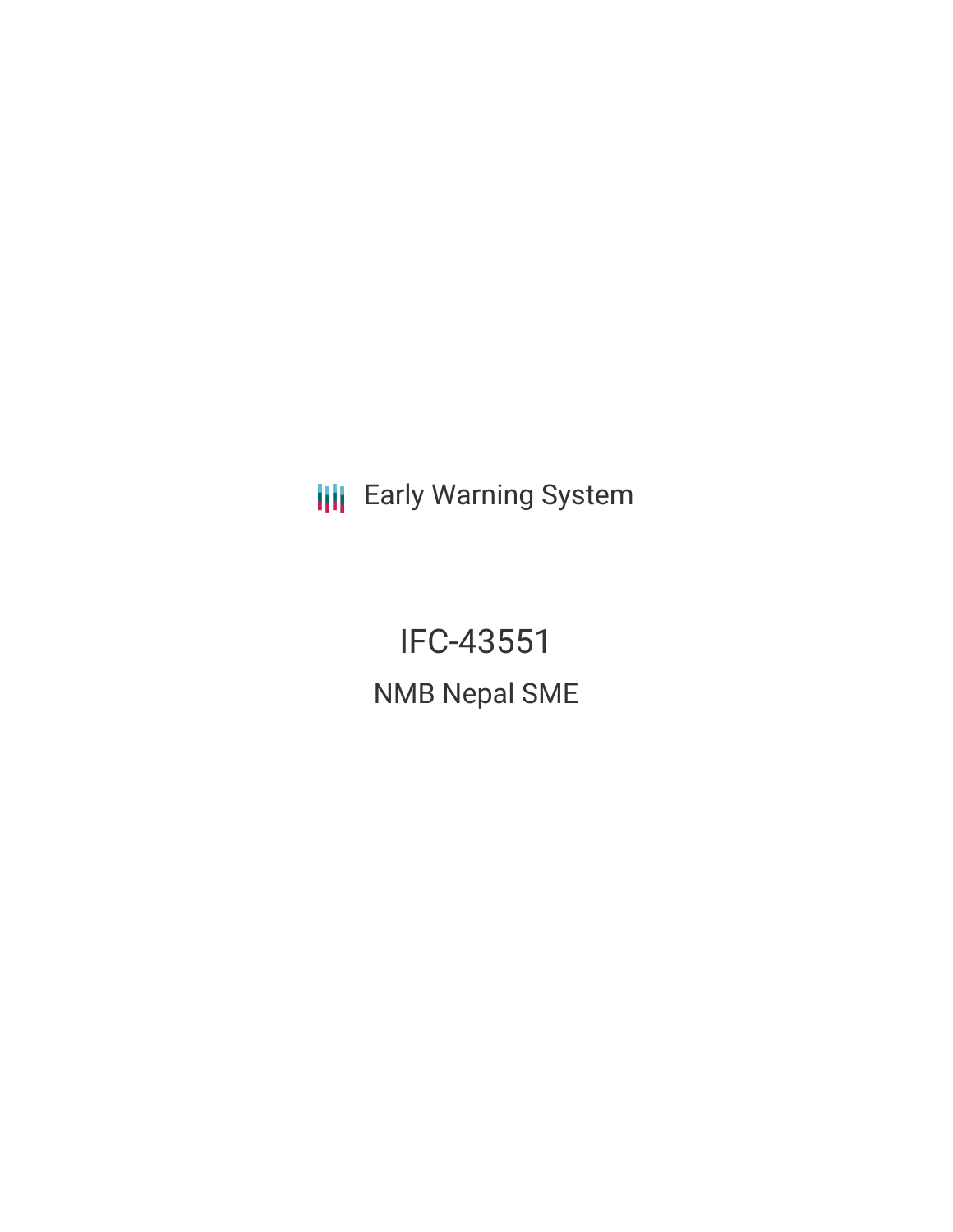# **Quick Facts**

| <b>Countries</b>               | Nepal                                   |
|--------------------------------|-----------------------------------------|
| <b>Financial Institutions</b>  | International Finance Corporation (IFC) |
| <b>Status</b>                  | Proposed                                |
| <b>Bank Risk Rating</b>        | FI.                                     |
| <b>Voting Date</b>             | 2020-05-28                              |
| <b>Borrower</b>                | <b>NMB Bank Limited</b>                 |
| <b>Sectors</b>                 | Finance                                 |
| <b>Investment Type(s)</b>      | Loan                                    |
| <b>Investment Amount (USD)</b> | \$25.00 million                         |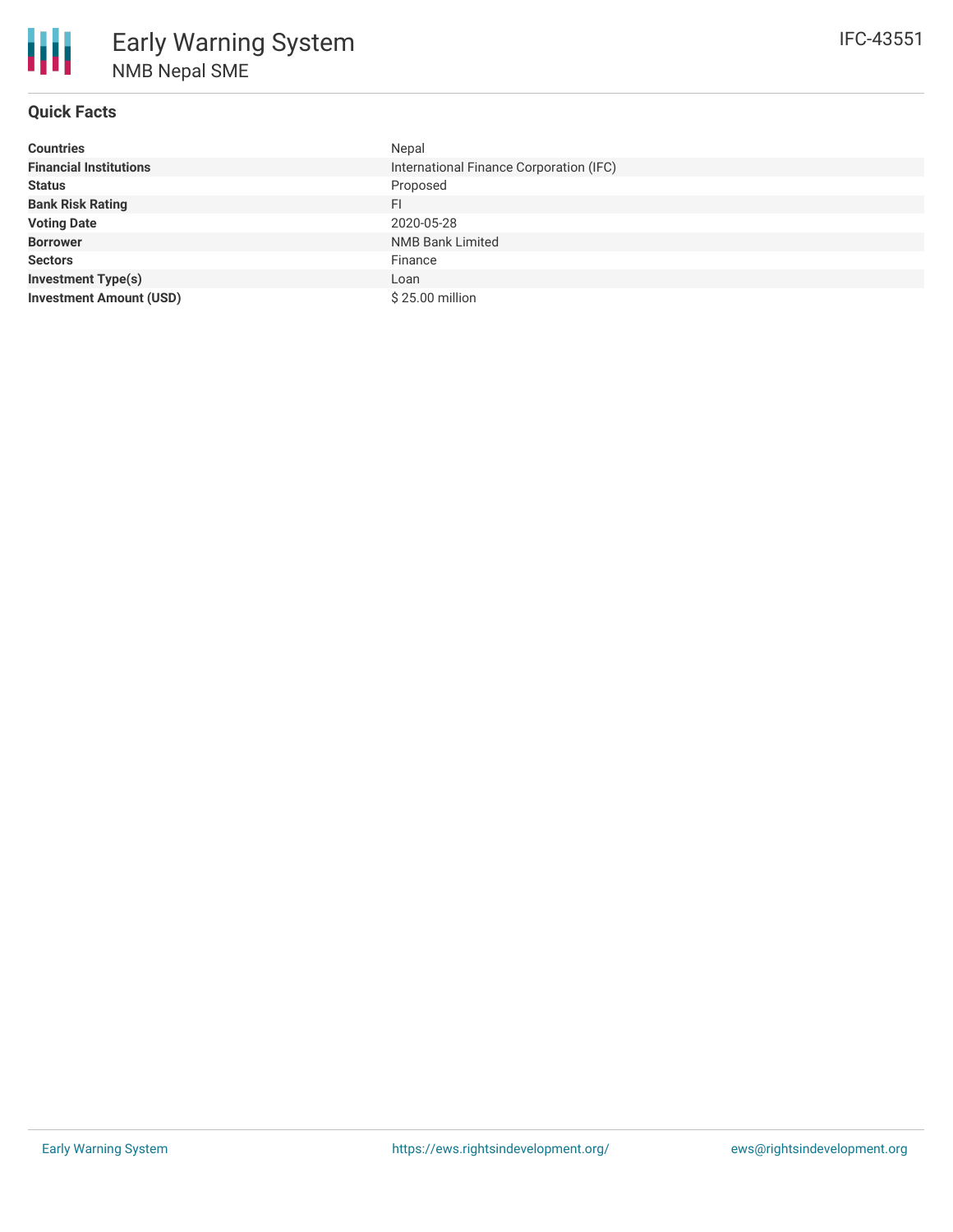

## **Project Description**

According to the bank's website, "The proposed investment comprises of a 3 to 5 years senior loan of up to US\$25 million to be extended to NMB Bank Limited (the "Bank"). Through the investment, IFC will support NMB in raising long term funding for its lending program to Small and Medium Enterprise ("SME"), as well as green sub projects in Nepal..."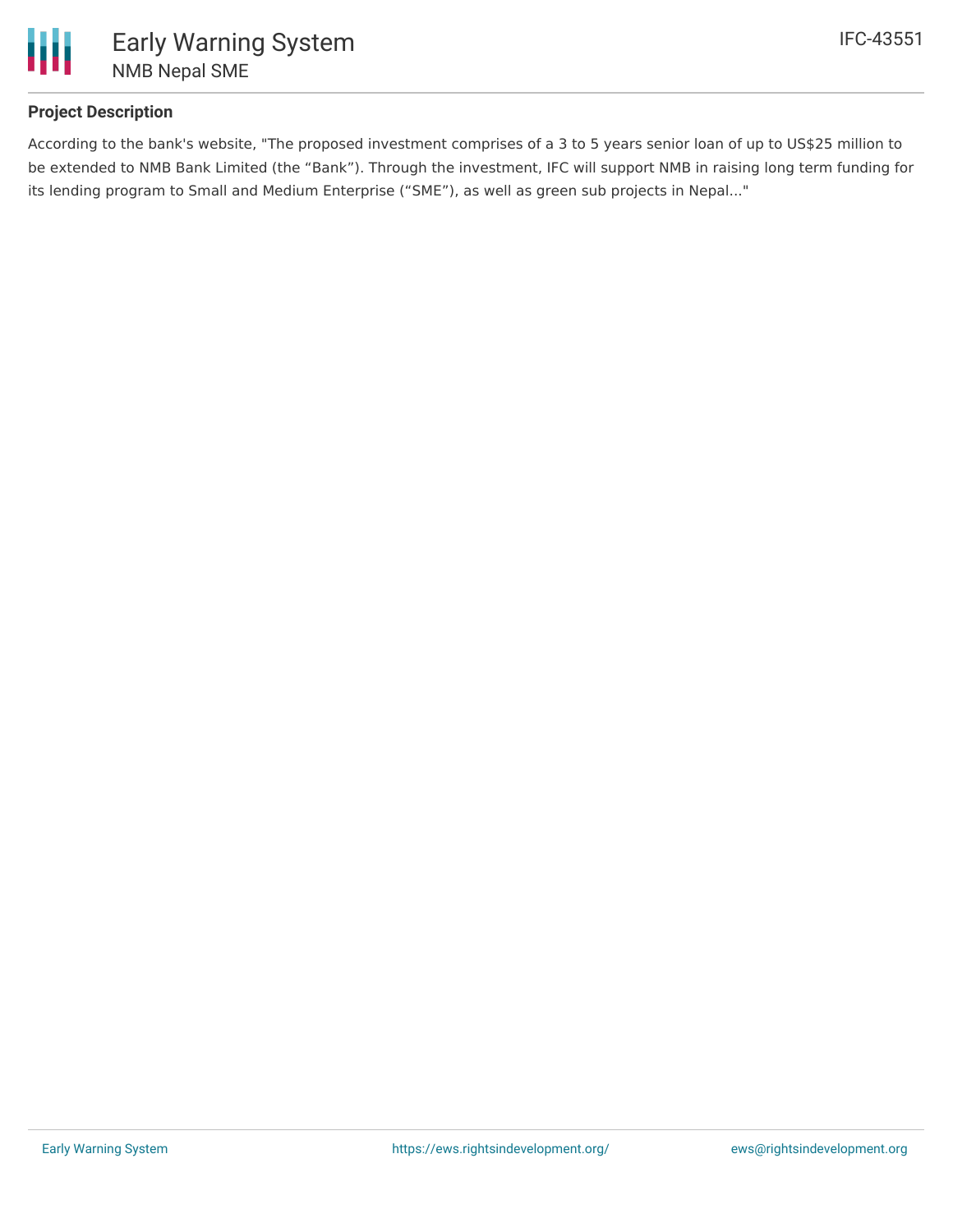### **Investment Description**

• International Finance Corporation (IFC)

#### **Financial Intermediary**

Financial Intermediary: A commercial bank or financial institution that receives funds from a development bank. A financial intermediary then lends these funds to their clients (private actors) in the form of loans, bonds, guarantees and equity shares. Financial intermediaries include insurance, pension and equity funds. The direct financial relationship is between the development bank and the financial intermediary.

NMB Bank [Limited](file:///actor/479/) (Financial Intermediary)